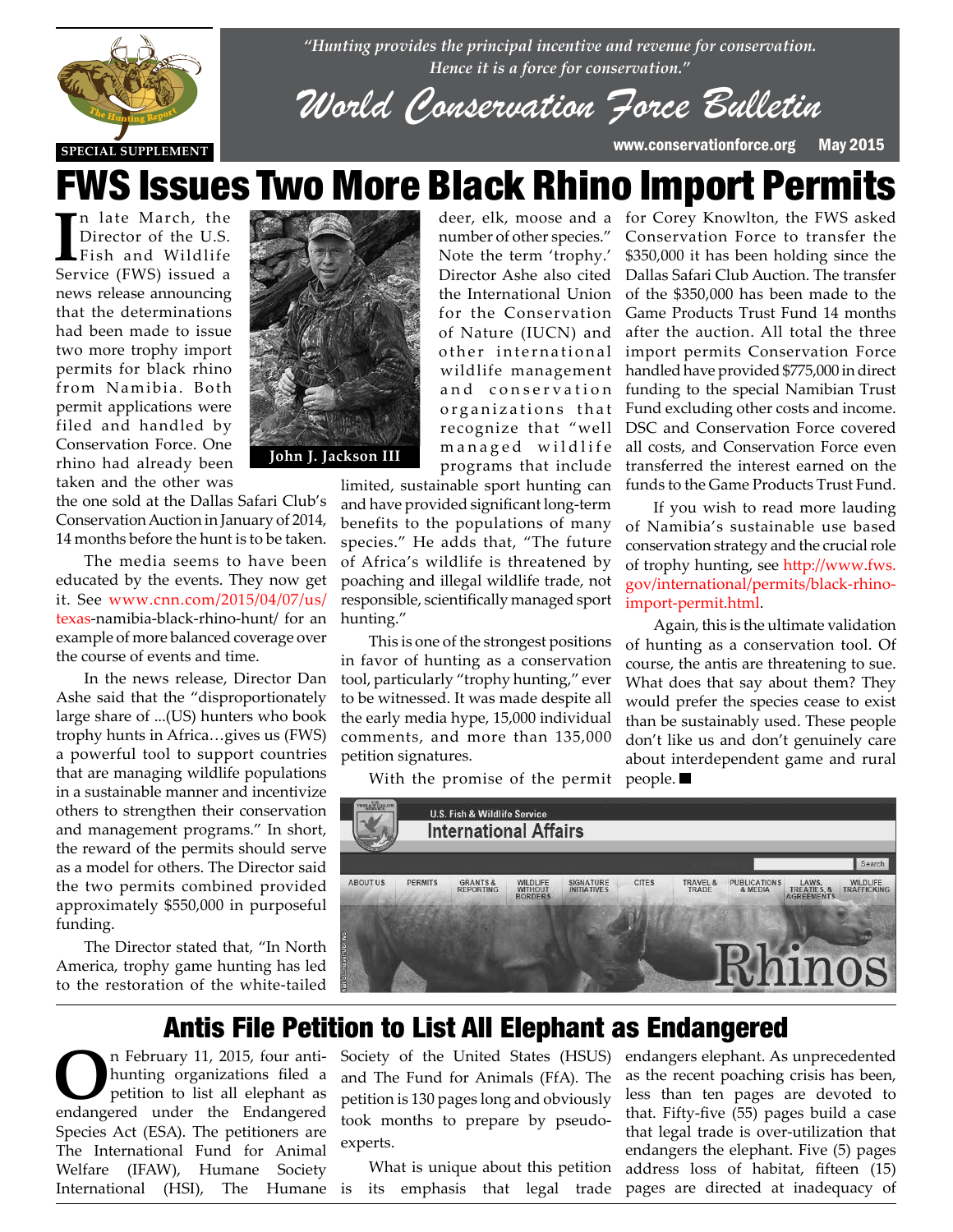#### *World Conservation Force Bulletin*

existing regulatory mechanisms and one page (1) covers disease as a threat. They are emphatic that legal trade has stimulated illegal trade, therefore legal trade has to be eliminated.

The antis take full advantage of the FWS suspension of trophy imports from Tanzania and Zimbabwe. They quote heavily from the suspension findings and FWS news releases about the rationale behind the suspensions. In doing that, they take a great deal out of context and demonstrate a lack of genuine knowledge about elephant and elephant management.

The FWS is required to make a 90 day finding whether or not a review is warranted and that takes a year or more in practice. In fact, the height of the recent poaching crisis has passed and is behind us. The poaching may not yet be at a level that can be sustained but it is close to that point.

There is too little reason to bear the costs of so many elephant without legitimate use and value. Also, I fully expect the suspension of elephant imports from Tanzania and Zimbabwe to be lifted long before the elephant can be listed if the petition does survive the 90-day finding process.

# EU Trophy Import Permits Now Required

The EU member states have a long<br>history of less strict treatment<br>of hunting trophy imports.<br>Personal hunting trophies have been history of less strict treatment Personal hunting trophies have been importable for non-commercial purposes without import permits. Now that has changed for six species: African

lion, polar bear, African elephant, southern white rhinoceros, hippopotamus and argali sheep. Trophies of those animals now require a prior import permit from the importing EU member state before import.

The EU Commission press release states that, "Trophy hunting is a widespread practice and, when managed sustainably, it can help conserve species and generate income that benefits rural communities while protecting biodiversity."

Nevertheless, the release also states that, "The hunting of iconic species is a very sensitive area and one where Europe needs to lead at international level to promote responsible practices. I am confident that today's Regulation takes an important stand against illegal and unsustainable hunting of these precious species. These steps are an important contribution to keeping the trade legal and safe." One cited example of the need for the "stricter measures" that cannot be denied:

*For example, the system was abused by criminal gangs to import rhino horns as hunting trophies which were then fraudulently exported to Vietnam. The* 

*new measures address these problems by introducing a requirement for an import permit guaranteeing that the origin of the trophy is legal and sustainable. The permit will only be delivered once the EU is convinced that the import meets criteria demonstrating that it is* 

> *sustainable. If the criteria are not met, the import will be banned.*

THE Commission Bundanial Sanance with the hunting Report, while.<br> **THE COMMISSION CONTROL**<br>
Conservation Force The Commission's website states that stricter Annex B, XIII listed species, under No. 865/2006 as

THE 304-31-1233 Fax 504-31-1145<br>
to the sustainability of trade in these<br>
hunting trophies or for which there are now amended "due to concerns as hunting trophies or for which there are indications of significant illegal trade."

Though "iconic" species have been under the microscope since their Annex B listing in 2006, the current wildlife trafficking crisis has caused this new regulation. This is among the first of the EU regulations to address the crisis, according to the Commission.

The permits will not be issued as a matter of course. They will be based upon a determination that the trade is both sustainable and legal. These are "stricter domestic measures" beyond CITES. Of course, CITES requires export permits for all of these species, so now both import and export permits will be required. The import permits/ certificates requirement is effective immediately. It applies to all trophies of the six species, including those already taken.





EDITOR/WRITER John J. Jackson, III

> PUBLISHER Barbara Crown

Copyright ©2015 by Dagga Boy Enterprises LLC. ISSN 1052-4746. This bulletin on hunting-related conservation matters is published periodically free of charge for subscribers to The Hunting Report, 12182 SW 128 Street, Miami, FL 33186. All material contained herein is provided by famed wildlife and hunting attorney John J. Jackson, III with whom The Hunting Report has formed a strategic alliance. The purpose of the alliance is to educate the hunting community as well as pro-advocacy of hunting rights opportunities. More broadly, the alliance will also seek to open up new hunting opportunities worldwide and ward off attacks on currently available opportunities. For more information on Conservation Force and/or the services available through Jackson's alliance with The Hunting Report, write:

Conservation Force 3240 South I-10 Service Road West, Suite 200 Metairie, LA 70001 Tel. 504-837-1233 Fax 504-837-1145 www.ConservationForce.org

For reprints of this bulletin or permission to reproduce it and to inquire about other publishing-related matters, write:

The Hunting Report 12182 SW 128 Street Miami, FL 33186 Tel. 1-800-272-5656 Fax 305-253-5532

*Remember to favor Conservation Force's Corporate Sponsors:*



ripcordtravelprotection.com

*The leaders in their fields.*

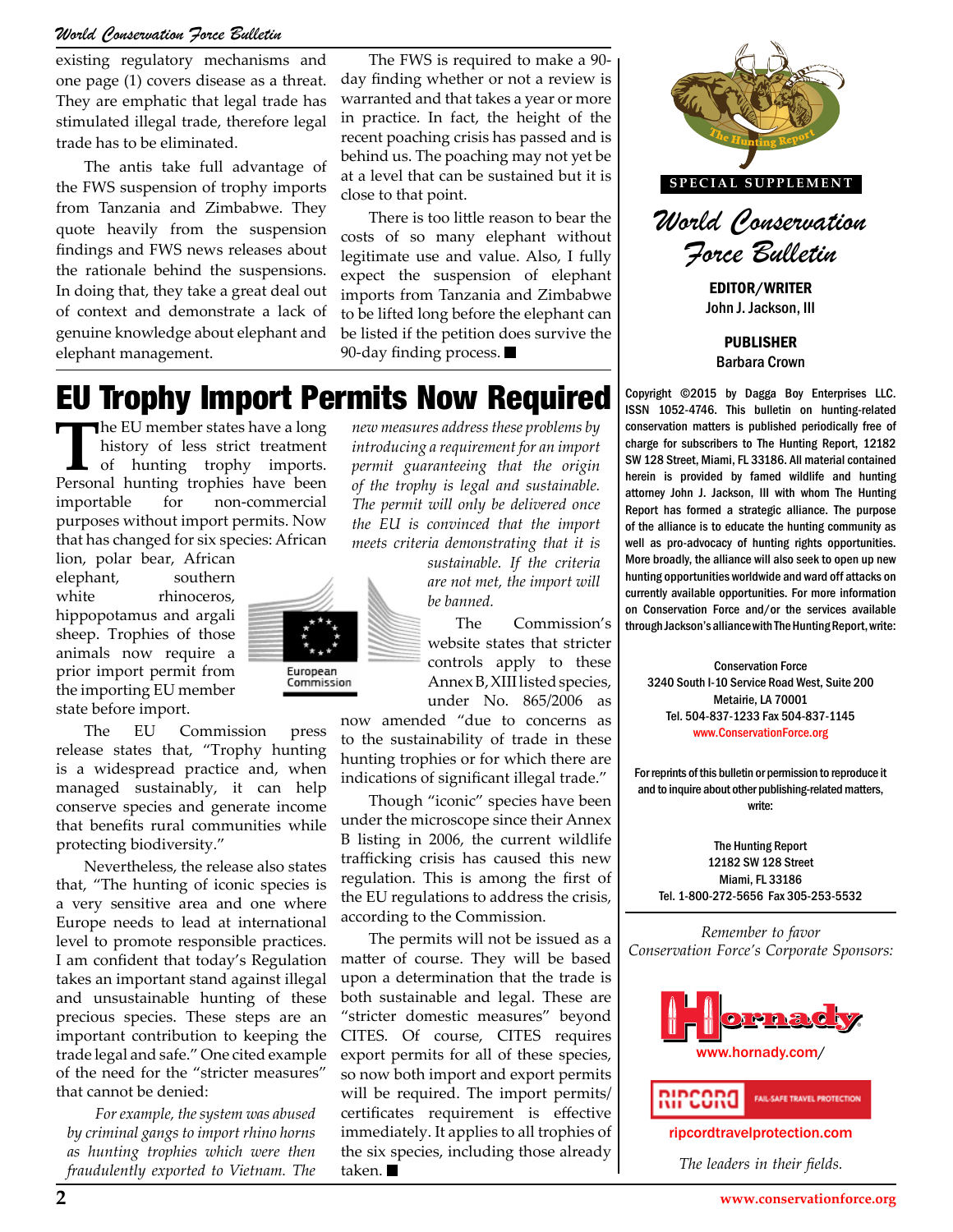## Electronic Registration of Firearms and Ammo for International Travel

We have been swamped with relevant exception. There has been a inquiries about the new continuing Presidential exemption for regulations for export of foreign traveling sportsmen, shooters freezyns and ammunition including inquiries about the new regulations for export of firearms and ammunition, including shotguns and shells. I am the Chairman of the Temporary Transportation of Firearms Committee (TTF) of the World Forum on Shooting Activities. The World Forum represents the shooting community before the United Nations. That committee of the World Forum is manned by the NSSF President, The NRA's top UN lawyer, the President of SAAMI, the President of the World Forum, SCI's top firearms expert, et al. Despite every effort, we are not satisfied that we have the full picture yet. The responsible agencies are just now broadcasting guidance and explanation. Nevertheless, we now know enough to issue some advice ourselves.

The first piece of advice is to just hire a broker for \$75 to electronically register your firearms and ammunition. By the time you get this, thousands of firearms owners traveling internationally with their firearms will have had their guns and ammunition registered for them by these professionals who are keeping up with agency guidance and regulations. It should protect you from criminal charges at the very least and save your sanity. That is my advice for the time being. I have been working first hand with John Meehan of Fauna and Flora Customhouse Brokerage (www. faunaandflora.com), Coppersmith Global Logistics (www.coppersmith. com), Bob Kern of The Hunting Consortium (www.huntingconsortium. com) and Steve Turner of Travel With Guns (www.travelwithguns.com). I know John Meehan is registering any hunter, but I think Steve Turner is only registering when he is the travel agent for the traveling hunter that requires the service. I have already walked through too many registrations with these professionals and too many frustrated travelers to advise you to do it yourself.

A book could already be written about this, but here is a brief introduction. All firearms and ammunition have long been considered "implements of war" and import or export has required a license with one continuing Presidential exemption for foreign traveling sportsmen, shooters too, for up to three firearms and 1,000 rounds of ammunition, if personally owned, for personal use and for return (of course, not used ammo). This exemption from licensing has required the owner to "declare" the items at the time of export. There was no agency declaration form or procedure, but in due course the normal Customs Declaration Form served the purpose - Form 4457. In 2012 the electronic registration procedure was added to the books, 22 CFR 123.17-18, but was not implemented. Recently, on February 19, President Obama issued an Executive Order that all trade must be tracked through the electronic portal (*Streamlining the Export/Import Process for America's Businesses*, Executive Order 13659).

The system requires registration of guns and ammo electronically before temporary export. To enter the system the person must first have an Employer Identification Number from the IRS, which requires its own electronic application if you do not already have one. There are professional service providers who can help you with that initial step as well.

Now shotguns and shells and muzzleloading rifles require registration/declaration for the first time, but unlike implements of war that fall under Department of State authority, shotguns come under the Department of Commerce. They are not implements of war but they are exports. Of course, black powder for muzzleloaders has been wholly prohibited for some time. Read on for the most recent information from Customs and Border Patrol. Once again, we advise the traveling hunter to hire a professional to provide the service for you. Ultimately, we hope this electronic pre-registration system will simplify traveling within the bounds of law if the respective agencies will eliminate the many kinks in the process and duplication.

The Presidential Executive Order is intended to provide a "single window" for exports and a "transition from paperbased requirements and procedures...by December 31, 2016." It may eliminate the need to obtain a 4457 Declaration Form from Customs that is a perplexing problem for those departing from an airport where Customs is absent or has limited hours.

#### U.S. Customs and Border Protection Website Information

**Traveling outside of the U.S. - Temporarily taking a firearm, rifle, gun, shotgun or ammunition abroad for hunting purposes**

*What is the process for a traveler temporarily taking a firearm, rifle, gun, shotgun or ammunition abroad for hunting purposes?*

To temporarily export a firearm, regulations require that the traveler declare their firearms to CBP using the Automated Export System (AES). AES has a free web-based internet application known as AESDirect that allows the traveling public to make their declarations electronically. The submission of the information is known as the Electronic Export Information. The travelers must file their declarations for controlled commodities, including rifles, handguns, and associated ammunition, at least eight hours prior to their departure from the United States. The export of shotguns can be made up to two hours prior to departure from the United States. Under the Department of State regulations, 22 CFR Parts 120- 130 the export of rifles, handguns and associated ammunition is controlled. Under the Department of Commerce regulations, 15 CFR Parts 730-779, the export of shotguns and shotgun shells are also controlled, depending upon the destination.

The phone number for the Dept. of State Help Desk is 202-663-2838

The phone number for the Dept. of Commerce, Exporter Services is 202-482-4811

More information about using AESDirect can be found at http:// aesdirect.census.gov/.

CBP advises travelers to become familiar with the importing requirements of the countries that they may be traveling through or visiting. The countries may have more restrictive laws and regulations regarding the use of firearms within their countries.